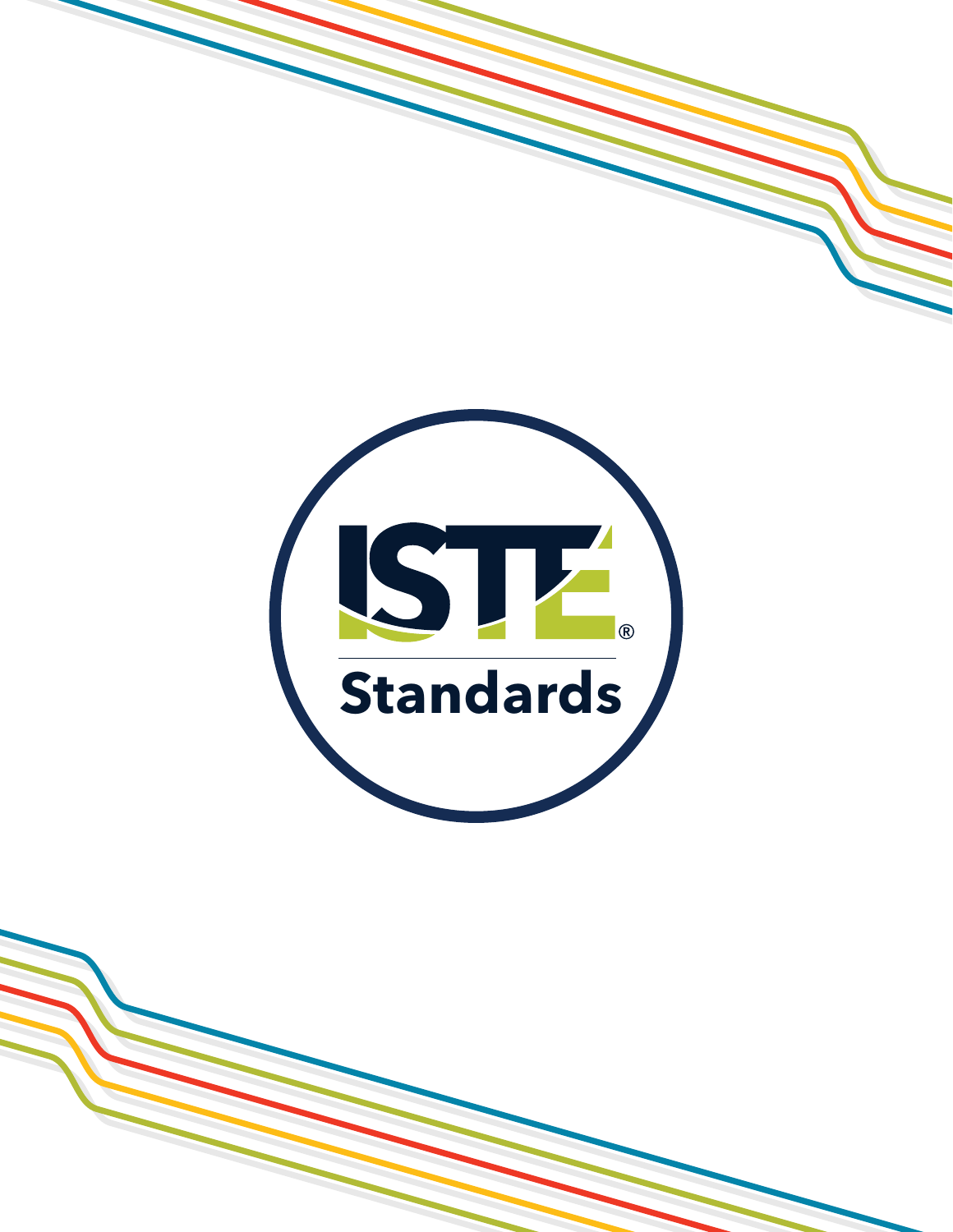# INTRODUCTION

The ISTE Standards serve as a framework for innovation and excellence in learning, teaching and leading. As a body of work, the suite of standards has guided educator practice, school improvement planning, professional growth and advances in curriculum. The ISTE Standards have been updated as learning have evolved, and now the ISTE Standards will be considered a single work comprising of four sections: Students, Educators, Educational Leaders and Coaches. As a compilation, the ISTE Standards provide a holistic and comprehensive guide to transforming systems in order to transform the lives of our students.

| <b>CONTENTS</b> |    |
|-----------------|----|
|                 |    |
|                 |    |
|                 |    |
|                 |    |
|                 |    |
|                 | 13 |



[iste.org/standards](http://iste.org/standards)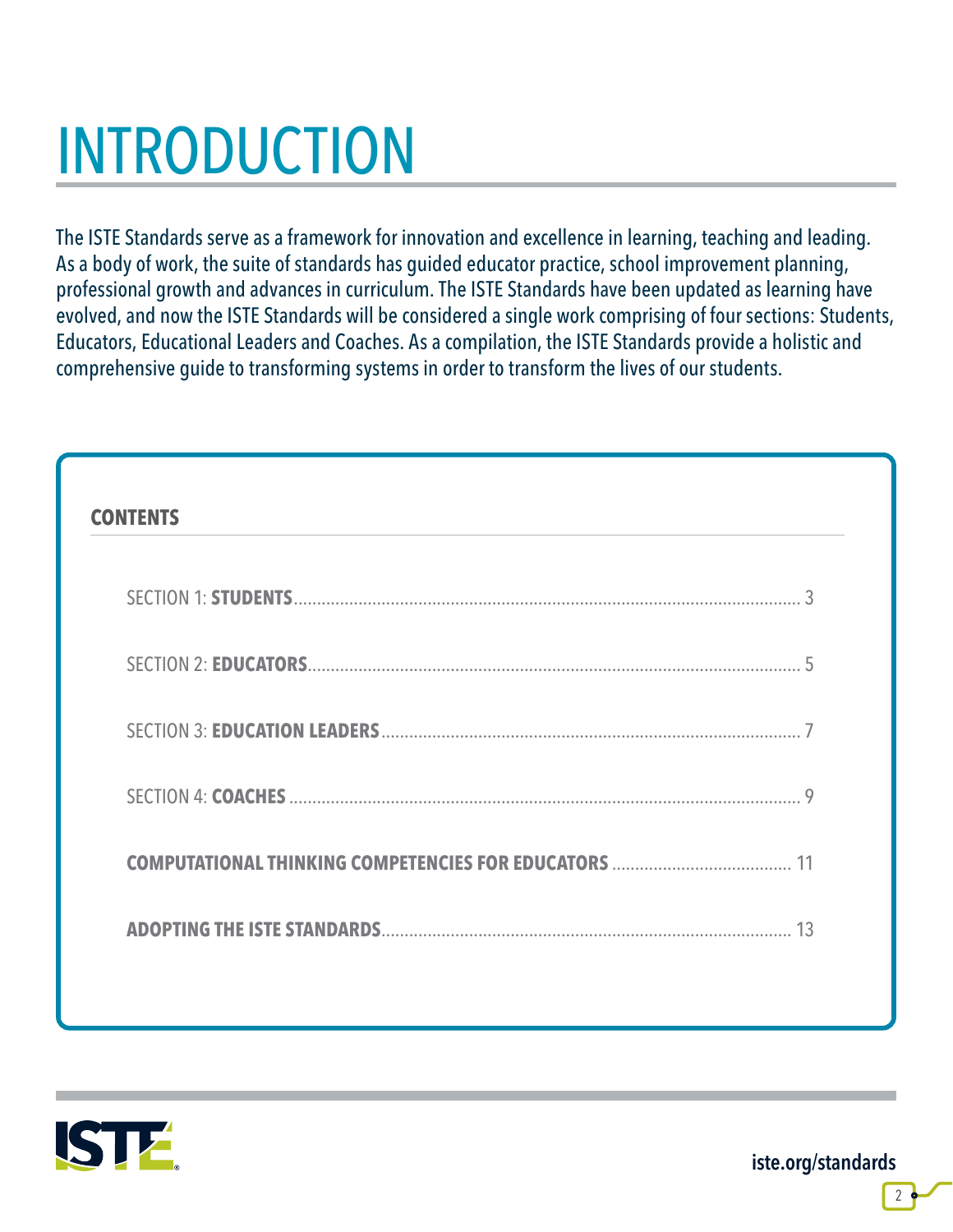# <span id="page-2-0"></span>SECTION 1: STUDENTS

#### 1.1. Empowered Learner

Students leverage technology to take an active role in choosing, achieving and demonstrating competency in their learning goals, informed by the learning sciences. Students:

- 1.1.a. articulate and set personal learning goals, develop strategies leveraging technology to achieve them and reflect on the learning process itself to improve learning outcomes.
- 1.1.b. build networks and customize their learning environments in ways that support the learning process.
- 1.1.c. use technology to seek feedback that informs and improves their practice and to demonstrate their learning in a variety of ways.
- 1.1.d. understand the fundamental concepts of technology operations, demonstrate the ability to choose, use and troubleshoot current technologies and are able to transfer their knowledge to explore emerging technologies.

#### 1.2. Digital Citizen

Students recognize the rights, responsibilities and opportunities of living, learning and working in an interconnected digital world, and they act and model in ways that are safe, legal and ethical. Students:

- 1.2.a. cultivate and manage their digital identity and reputation and are aware of the permanence of their actions in the digital world.
- 1.2.b. engage in positive, safe, legal and ethical behavior when using technology, including social interactions online or when using networked devices.
- 1.2.c. demonstrate an understanding of and respect for the rights and obligations of using and sharing intellectual property.
- 1.2.d. manage their personal data to maintain digital privacy and security and are aware of data-collection technology used to track their navigation online.

#### 1.3. Knowledge Constructor

Students critically curate a variety of resources using digital tools to construct knowledge, produce creative artifacts and make meaningful learning experiences for themselves and others. Students:

- 1.3.a. plan and employ effective research strategies to locate information and other resources for their intellectual or creative pursuits.
- 1.3.b. evaluate the accuracy, perspective, credibility and relevance of information, media, data or other resources.
- 1.3.c. curate information from digital resources using a variety of tools and methods to create collections of artifacts that demonstrate meaningful connections or conclusions.
- 1.3.d. build knowledge by actively exploring real-world issues and problems, developing ideas and theories and pursuing answers and solutions.

**EMPOWERED LEARNER GLOBAL DIGITAL COLLABORATOR CITIZEN Standards CREATIVE STUDENTS KNOWLEDGE COMMUNICATOR CONSTRUCTOR COMPUTATIONAL INNOVATIVE THINKER DESIGNER** 



[iste.org/standards](http://iste.org/standards)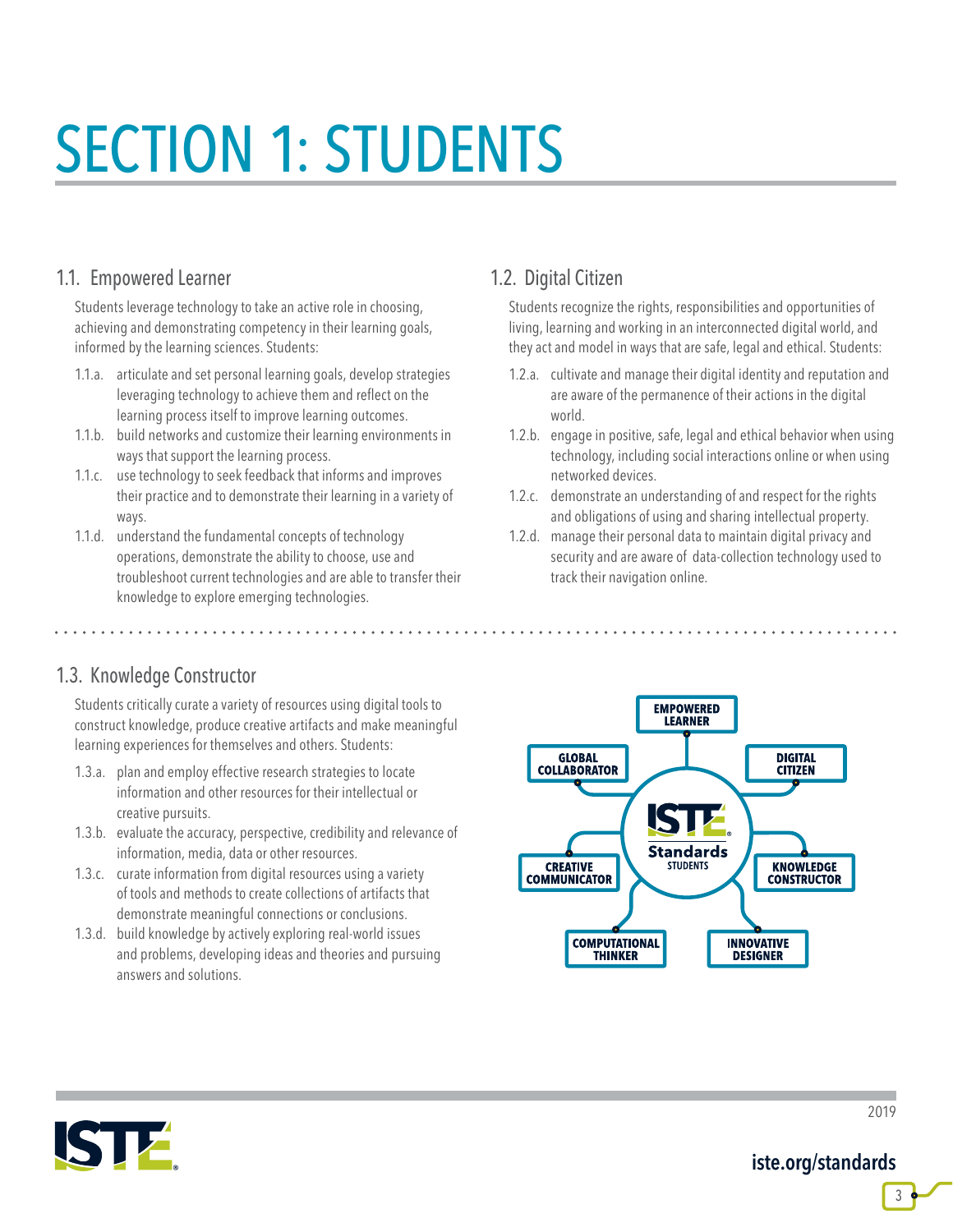#### 1.4. Innovative Designer

Students use a variety of technologies within a design process to identify and solve problems by creating new, useful or imaginative solutions. Students:

- 1.4.a. know and use a deliberate design process for generating ideas, testing theories, creating innovative artifacts or solving authentic problems.
- 1.4.b. select and use digital tools to plan and manage a design process that considers design constraints and calculated risks.
- 1.4.c. develop, test and refine prototypes as part of a cyclical design process.
- 1.4.d. exhibit a tolerance for ambiguity, perseverance and the capacity to work with open-ended problems.

### 1.5. Computational Thinker

Students develop and employ strategies for understanding and solving problems in ways that leverage the power of technological methods to develop and test solutions. Students:

- 1.5.a. formulate problem definitions suited for technologyassisted methods such as data analysis, abstract models and algorithmic thinking in exploring and finding solutions.
- 1.5.b. collect data or identify relevant data sets, use digital tools to analyze them, and represent data in various ways to facilitate problem-solving and decision-making.
- 1.5.c. break problems into component parts, extract key information, and develop descriptive models to understand complex systems or facilitate problem-solving.
- 1.5.d. understand how automation works and use algorithmic thinking to develop a sequence of steps to create and test automated solutions.

#### 1.6. Creative Communicator

Students communicate clearly and express themselves creatively for a variety of purposes using the platforms, tools, styles, formats and digital media appropriate to their goals. Students:

- 1.6.a. choose the appropriate platforms and tools for meeting the desired objectives of their creation or communication.
- 1.6.b. create original works or responsibly repurpose or remix digital resources into new creations.
- 1.6.c. communicate complex ideas clearly and effectively by creating or using a variety of digital objects such as visualizations, models or simulations.
- 1.6.d. publish or present content that customizes the message and medium for their intended audiences.

#### 1.7. Global Collaborator

Students use digital tools to broaden their perspectives and enrich their learning by collaborating with others and working effectively in teams locally and globally. Students:

- 1.7.a. use digital tools to connect with learners from a variety of backgrounds and cultures, engaging with them in ways that broaden mutual understanding and learning.
- 1.7.b. use collaborative technologies to work with others, including peers, experts or community members, to examine issues and problems from multiple viewpoints.
- 1.7.c. contribute constructively to project teams, assuming various roles and responsibilities to work effectively toward a common goal.
- 1.7.d. explore local and global issues and use collaborative technologies to work with others to investigate solutions.

ISTE Standards•S © 2016 International Society for Technology in Education. ISTE® is a registered trademark of the International Society for Technology in Education. If you would like to reproduce this material, please contact [permissions@iste.org](mailto:permissions@iste.org).



#### [iste.org/standards](http://iste.org/standards)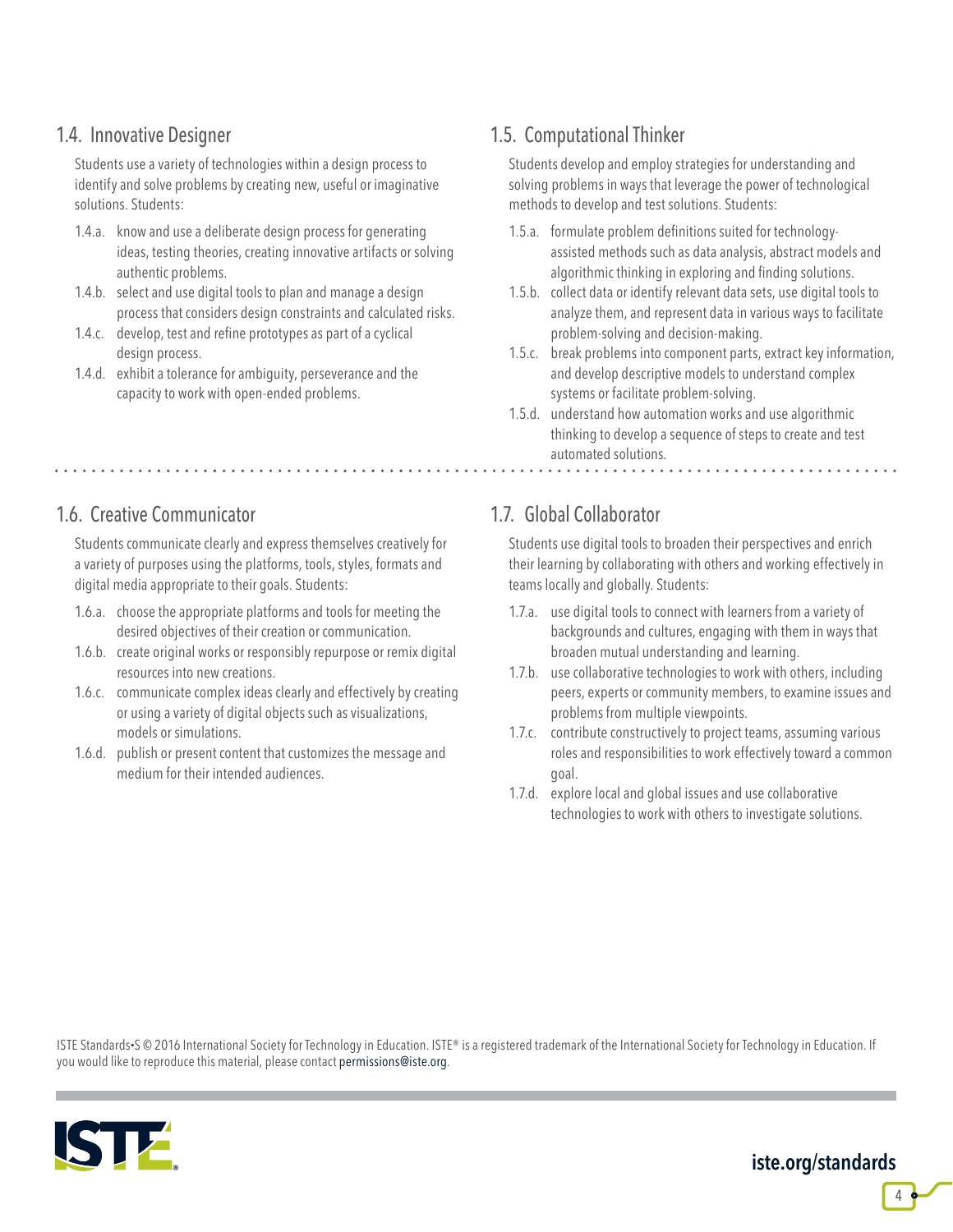# <span id="page-4-0"></span>SECTION 2: EDUCATORS

### *Empowered Professional*

#### 2.1. Learner

Teachers continually improve their practice by learning from and with others and exploring proven and promising practices that leverage technology to improve student learning. Teachers:

- 2.1.a. Set professional learning goals to explore and apply pedagogical approaches made possible by technology and reflect on their effectiveness.
- 2.1.b. Pursue professional interests by creating and actively participating in local and global learning networks.
- 2.1.c. Stay current with research that supports improved student learning outcomes, including findings from the learning sciences.

#### 2.2. Leader

Teachers seek out opportunities for leadership to support student empowerment and success and to improve teaching and learning. Teachers:

- 2.3.a. Shape, advance and accelerate a shared vision for empowered learning with technology by engaging with education stakeholders.
- 2.3.b. Advocate for equitable access to educational technology, digital content and learning opportunities to meet the diverse needs of all students.
- 2.3.c. Model for colleagues the identification, experimentation, evaluation, curation and adoption of new digital resources and tools for learning.



#### 2.3. Citizen

Teachers inspire students to positively contribute and responsibly participate in the digital world. Teachers:

- 2.2.a. Create experiences for learners to make positive, socially responsible contributions and exhibit empathetic behavior online that build relationships and community.
- 2.2.b. Establish a learning culture that promotes curiosity and critical examination of online resources and fosters digital literacy and media fluency.
- 2.2.c. Mentor students in the safe, ethical and legal practice with digital tools and protection of intellectual rights and property.
- 2.2.d. Model and promote management of personal data and digital identity and protect student data privacy.

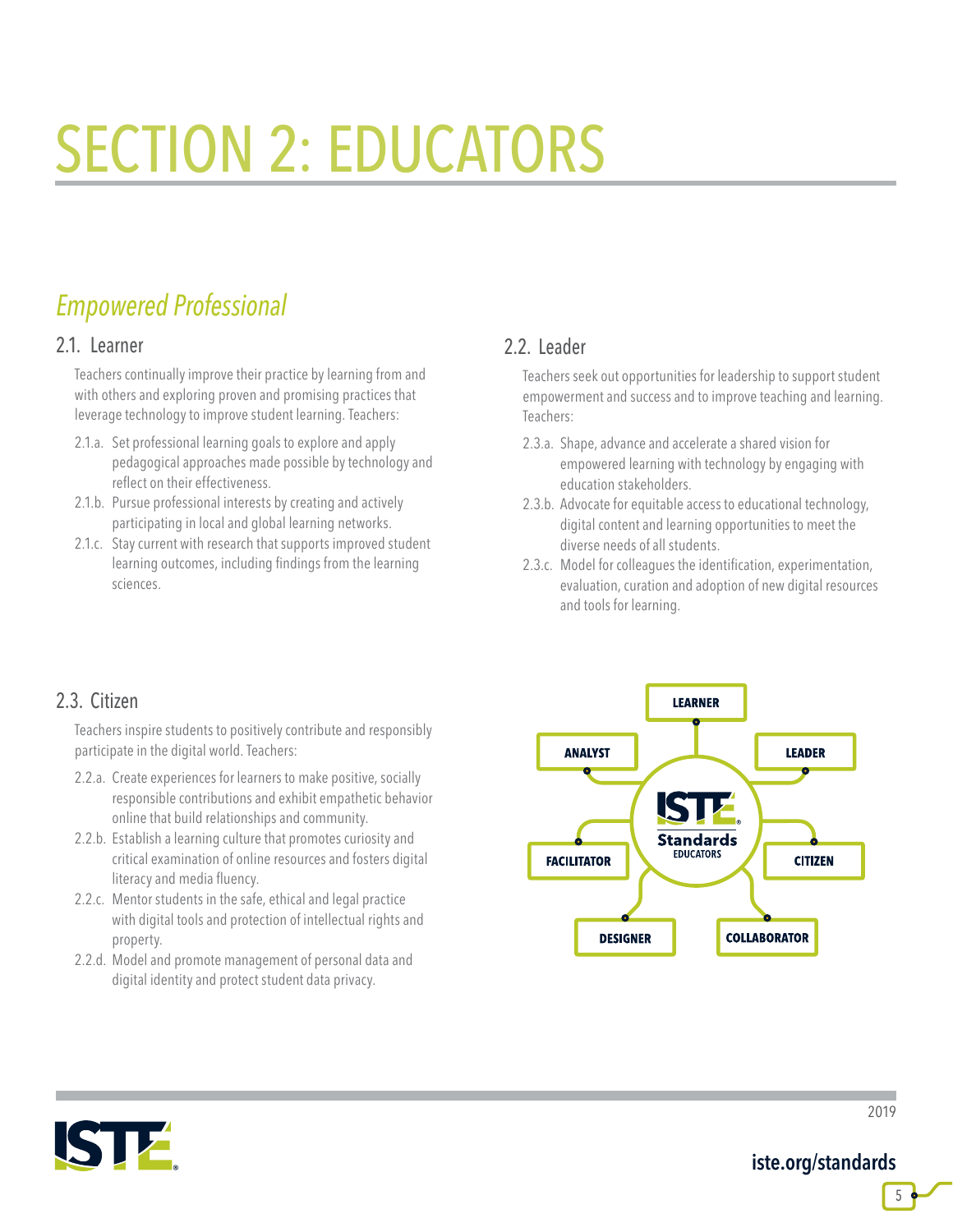### *Learning Catalyst*

#### 2.4. Collaborator

Teachers dedicate time to collaborate with both colleagues and students to improve practice, discover and share resources and ideas, and solve problems. Teachers:

- 2.4.a. Dedicate planning time to collaborate with colleagues to create authentic learning experiences that leverage technology.
- 2.4.b. Collaborate and co-learn with students to discover and use new digital resources and diagnose and troubleshoot technology issues.
- 2.4.c. Use collaborative tools to expand students' authentic, real-world learning experiences by engaging virtually with experts, teams and students, locally and globally.
- 2.4.d. Demonstrate cultural competency when communicating with students, parents and colleagues and interact with them as cocollaborators in student learning.

#### 2.6. Facilitator

Teachers facilitate learning with technology to support student achievement of the 2016 ISTE Standards for Students. Teachers:

- 2.6.a. Foster a culture where students take ownership of their learning goals and outcomes in both independent and group settings.
- 2.6.b. Manage the use of technology and student learning strategies in digital platforms, virtual environments, hands-on makerspaces or in the field.
- 2.6.c. Create learning opportunities that challenge students to use a design process and/or computational thinking to innovate and solve problems.
- 2.6.d. Model and nurture creativity and creative expression to communicate ideas, knowledge or connections.

#### 2.5. Designer

Teachers design authentic, learner-driven activities and environments that recognize and accommodate learner variability. Teachers:

- 2.5.a. Use technology to create, adapt and personalize learning experiences that foster independent learning and accommodate learner differences and needs.
- 2.5.b. Design authentic learning activities that align with content area standards and use digital tools and resources to maximize active, deep learning.
- 2.5.c. Explore and apply instructional design principles to create innovative digital learning environments that engage and support learning.

#### 2.7. Analyst

Teachers understand and use data to drive their instruction and support students in achieving their learning goals. Teachers:

- 2.7.a. Provide alternative ways for students to demonstrate competency and reflect on their learning using technology.
- 2.7.b. Use technology to design and implement a variety of formative and summative assessments that accommodate learner needs, provide timely feedback to students and inform instruction.
- 2.7.c. Use assessment data to guide progress and communicate with students, parents and education stakeholders to build student self-direction.

Crompton, H., & Sykora, C. (2021). Developing instructional technology standards for educators: A design-based research study. Computers and Education Open 2 https://doi.org/10.1016/j.caeo.2021.10004[4](https://doi.org/10.1016/j.caeo.2021.100044)

ISTE Standards for Educators, ©2017, ISTE® (International Society for Technology in Education), [iste.org.](http://iste.org) All rights reserved.

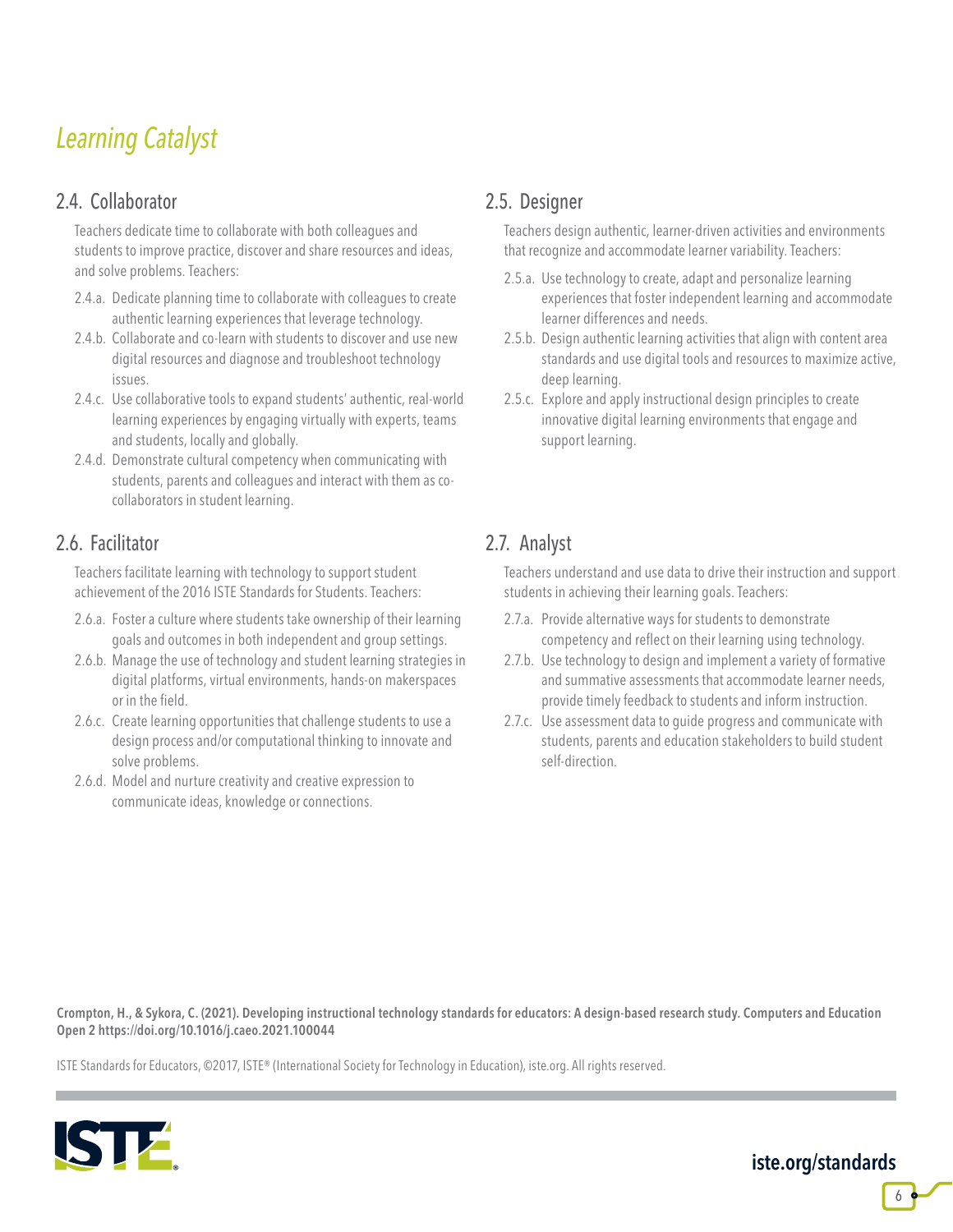# <span id="page-6-0"></span>SECTION 3: EDUCATION LEADERS

#### 3.1. Equity and Citizenship Advocate

Leaders use technology to increase equity, inclusion, and digital citizenship practices. Education leaders:

- 3.1.a. Ensure all students have skilled teachers who actively use technology to meet student learning needs.
- 3.1.b. Ensure all students have access to the technology and connectivity necessary to participate in authentic and engaging learning opportunities.
- 3.1.c. Model digital citizenship by critically evaluating online resources, engaging in civil discourse online and using digital tools to contribute to positive social change.
- 3.1.d. Cultivate responsible online behavior, including the safe, ethical and legal use of technology.

Leaders create a culture where teachers and learners are empowered to use technology in innovative ways to enrich teaching and learning. Education leaders:

- 3.3.a. Empower educators to exercise professional agency, build teacher leadership skills and pursue personalized professional learning.
- 3.3.b. Build the confidence and competency of educators to put the ISTE Standards for Students and Educators into practice.
- 3.3.c. Inspire a culture of innovation and collaboration that allows the time and space to explore and experiment with digital tools.
- 3.3.d. Support educators in using technology to advance learning that meets the diverse learning, cultural, and socialemotional needs of individual students.
- 3.3.e. Develop learning assessments that provide a personalized, actionable view of student progress in real time.

#### 3.2. Visionary Planner

Leaders engage others in establishing a vision, strategic plan and ongoing evaluation cycle for transforming learning with technology. Education leaders:

- 3.2.a. Engage education stakeholders in developing and adopting a shared vision for using technology to improve student success, informed by the learning sciences.
- 3.2.b. Build on the shared vision by collaboratively creating a strategic plan that articulates how technology will be used to enhance learning.
- 3.2.c. Evaluate progress on the strategic plan, make course corrections, measure impact and scale effective approaches for using technology to transform learning.
- 3.2.d. Communicate effectively with stakeholders to gather input on the plan, celebrate successes and engage in a continuous improvement cycle.
- 3.2.e. Share lessons learned, best practices, challenges and the impact of learning with technology with other education 3.3. Empowering Leader and the contract of the leaders who want to learn from this work.





#### [iste.org/standards](http://iste.org/standards)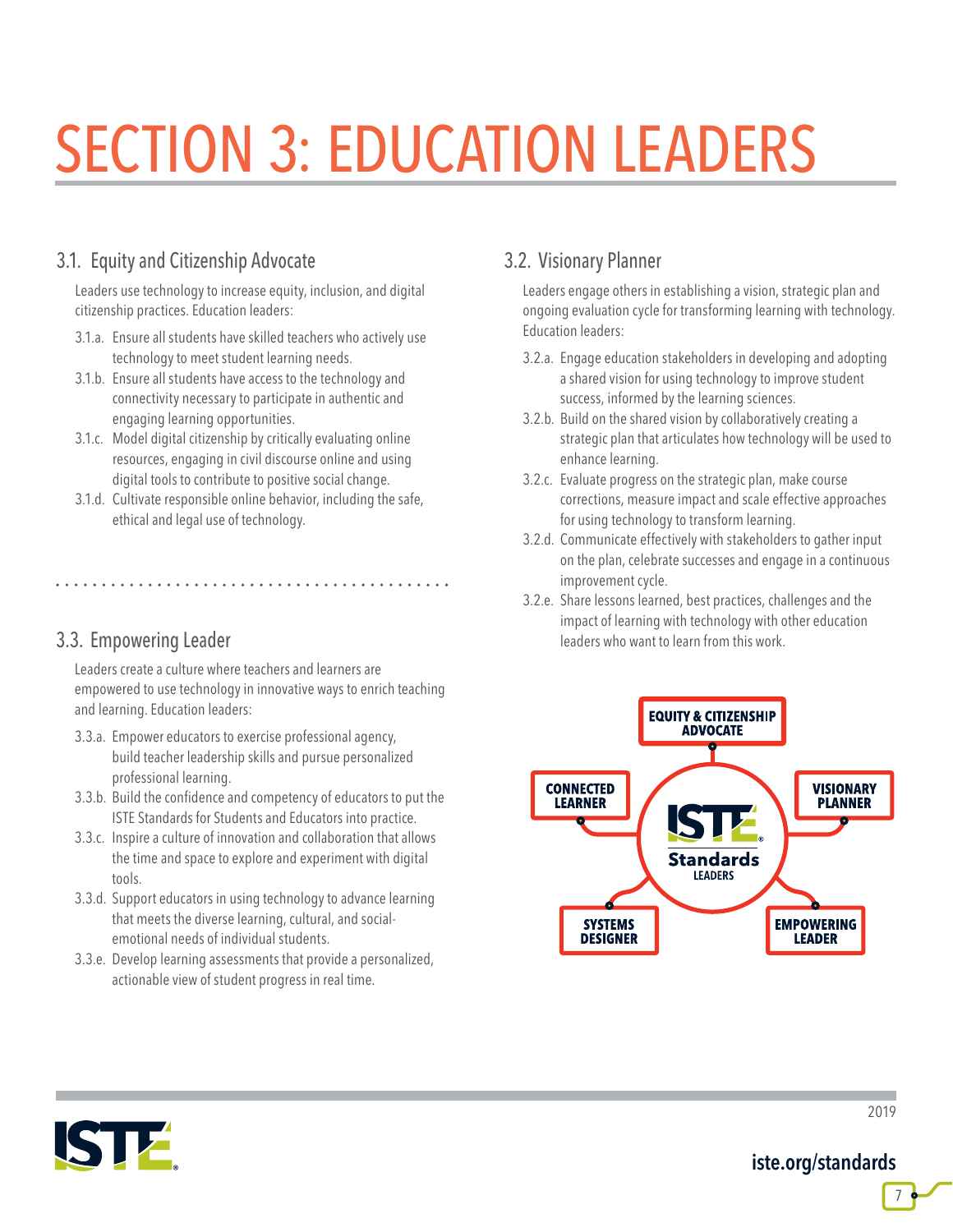#### 3.4. Systems Designer

Leaders build teams and systems to implement, sustain and continually improve the use of technology to support learning. Education leaders:

- 3.4.a. Lead teams to collaboratively establish robust infrastructure and systems needed to implement the strategic plan.
- 3.4.b. Ensure that resources for supporting the effective use of technology for learning are sufficient and scalable to meet future demand.
- 3.4.c. Protect privacy and security by ensuring that students and staff observe effective privacy and data management policies.
- 3.4.d. Establish partnerships that support the strategic vision, achieve learning priorities and improve operations.

#### 3.5. Connected Learner

Leaders model and promote continuous professional learning for themselves and others. Education leaders:

- 3.5.a. Set goals to remain current on emerging technologies for learning, innovations in pedagogy and advancements in the learning sciences.
- 3.5.b. Participate regularly in online professional learning networks to collaboratively learn with and mentor other professionals.
- 3.5.c. Use technology to regularly engage in reflective practices that support personal and professional growth.
- 3.5.d. Develop the skills needed to lead and navigate change, advance systems and promote a mindset of continuous improvement for how technology can improve learning.

### [Learn how to fully implement the ISTE](http://iste.org/ISTEU)  Standards in your classroom at ISTE U.

Two self-paced courses dive into the what, why and how of the student and educator sections of the ISTE Standards, helping you bring them to life for your learners!

Enroll now at iste.org/ISTEU

For more information, contact [standards@iste.org](mailto:standards@iste.org). ISTE Standards for Education Leaders, ©2018, ISTE® (International Society for Technology in Education), [iste.org.](http://iste.org) All rights reserved.



**ISTE U**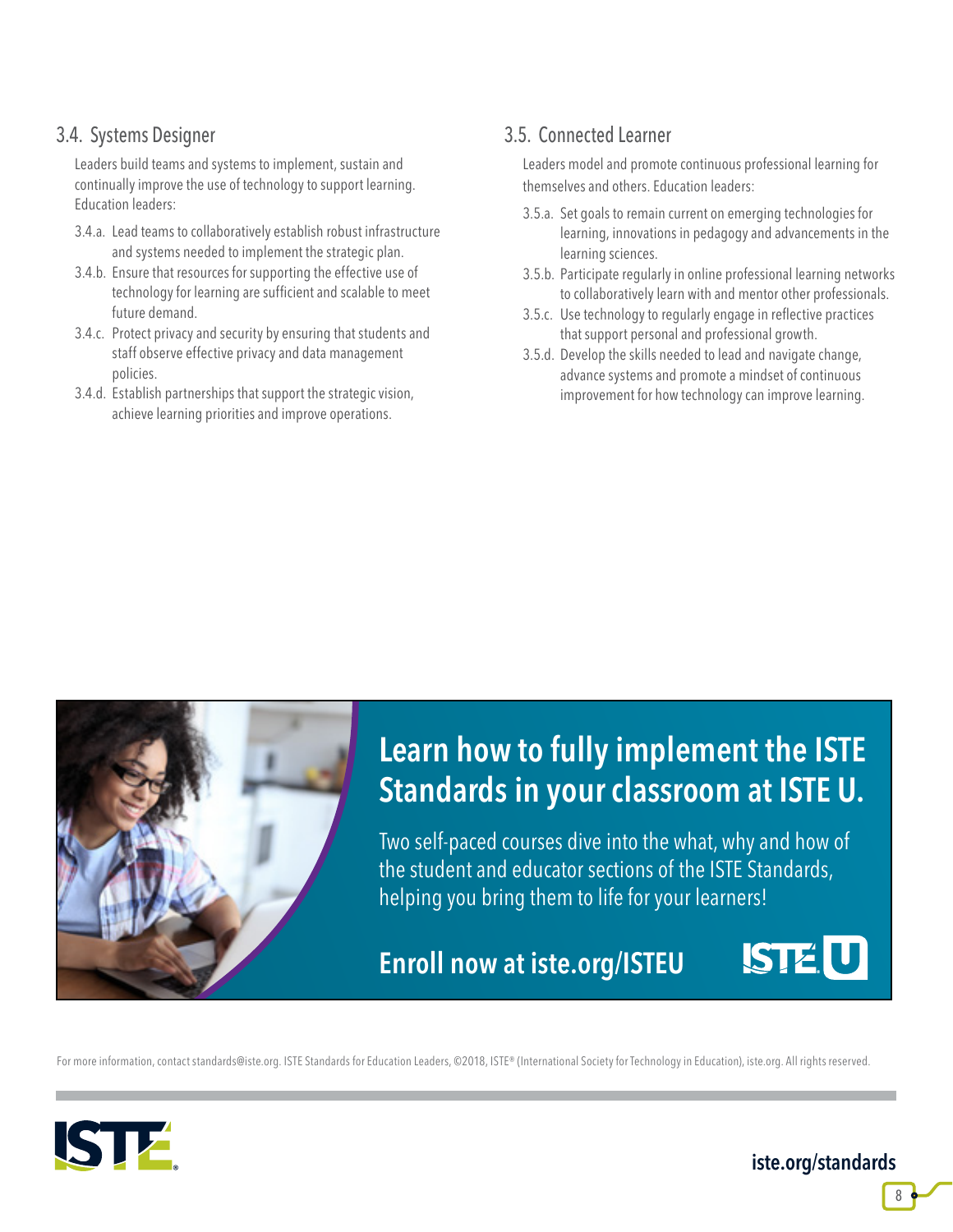# <span id="page-8-0"></span>SECTION 4: COACHES

#### 4.1. Change Agent

Coaches inspire educators and leaders to use technology to create equitable and ongoing access to high-quality learning. Coaches:

- 4.1.a. Create a shared vision and culture for using technology to learn and accelerate transformation through the coaching process.
- 4.1.b. Facilitate equitable use of digital learning tools and content that meet the needs of each learner.
- 4.1.c. Cultivate a supportive coaching culture that encourages educators and leaders to achieve a shared vision and individual goals.
- 4.1.d. Recognize educators across the organization who use technology effectively to enable high-impact teaching and learning.
- 4.1.e. Connect leaders, educators, instructional support, technical support, domain experts and solution providers to maximize the potential of technology for learning.

#### 4.3. Collaborator

Coaches establish productive relationships with educators in order to improve instructional practice and learning outcomes. Coaches:

- 4.3.a. Establish trusting and respectful coaching relationships that encourage educators to explore new instructional strategies.
- 4.3.b. Partner with educators to identify digital learning content that is culturally relevant, developmentally appropriate and aligned to content standards.
- 4.3.c. Partner with educators to evaluate the efficacy of digital learning content and tools to inform procurement decisions and adoption.
- 4.3.d. Personalize support for educators by planning and modeling the effective use of technology to improve student learning.

#### 4.2. Connected Learner

Coaches model the ISTE Standards for Students and the ISTE Standards for Educators and identify ways to improve their coaching practice. Coaches:

- 4.2.a. Pursue professional learning that deepens expertise in the ISTE Standards in order to serve as a model for educators and leaders.
- 4.2.b. Actively participate in professional learning networks to enhance coaching practice and keep current with emerging technology and innovations in pedagogy and the learning sciences.
- 4.2.c. Establish shared goals with educators, reflect on successes and continually improve coaching and teaching practice.





#### [iste.org/standards](http://iste.org/standards)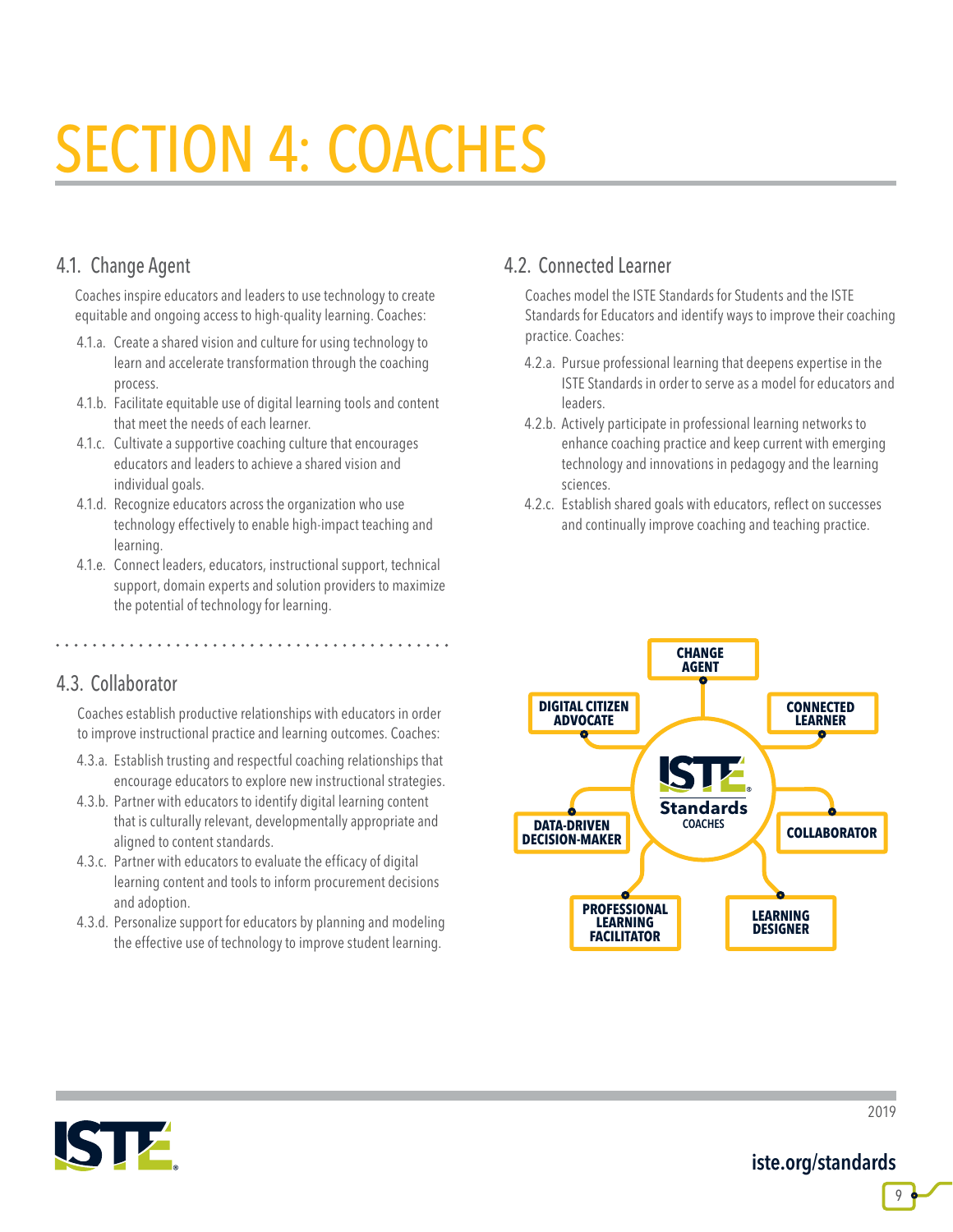#### 4.4. Learning Designer

Coaches model and support educators to design learning experiences and environments to meet the needs and interests of all students. Coaches:

- 4.4.a. Collaborate with educators to develop authentic, active learning experiences that foster student agency, deepen content mastery and allow students to demonstrate their competency.
- 4.4.b. Help educators use digital tools to create effective assessments that provide timely feedback and support personalized learning.
- 4.4.c. Collaborate with educators to design accessible and active digital learning environments that accommodate learner variability.
- 4.4.d. Model the use of instructional design principles with educators to create effective digital learning environments.

#### 4.6. Data-Driven Decision-Maker

Coaches model and support the use of qualitative and quantitative data to inform their own instruction and professional learning. Coaches:

- 4.6.a. Assist educators and leaders in securely collecting and analyzing student data.
- 4.6.b. Support educators to interpret qualitative and quantitative data to inform their decisions and support individual student learning.
- 4.6.c. Partner with educators to empower students to use learning data to set their own goals and measure their progress.

#### 4.5. Professional Learning Facilitator

Coaches plan, provide and evaluate the impact of professional learning for educators and leaders to use technology to advance teaching and learning. Coaches:

- 4.5.a. Design professional learning based on needs assessments and frameworks for working with adults to support their cultural, social-emotional and learning needs.
- 4.5.b. Build the capacity of educators, leaders and instructional teams to put the ISTE Standards into practice by facilitating active learning and providing meaningful feedback.
- 4.5.c. Evaluate impact of professional learning and continually make improvements in order to meet schoolwide vision for using technology for high-impact teaching and learning.

#### 4.7. Digital Citizen Advocate

Coaches model digital citizenship and support educators and students in recognizing the responsibilities and opportunities inherent in living in a digital world. Coaches:

- 4.7.a. Inspire and encourage educators and students to use technology for civic engagement and to address challenges to improve their communities.
- 4.7.b. Partner with educators, leaders, students and families to foster a culture of respectful online interactions and a healthy balance in their use of technology.
- 4.7.c. Support educators and students to critically examine the sources of online media and identify underlying assumptions.
- 4.7.d. Empower educators, leaders and students to make informed decisions to protect their personal data and curate the digital profile they intend to reflect.

For more information, contact [standards@iste.org](mailto:standards@iste.org). ISTE Standards for Coaches, ©2019, ISTE (International Society for Technology in Education), [iste.org](http://iste.org). All rights reserved.

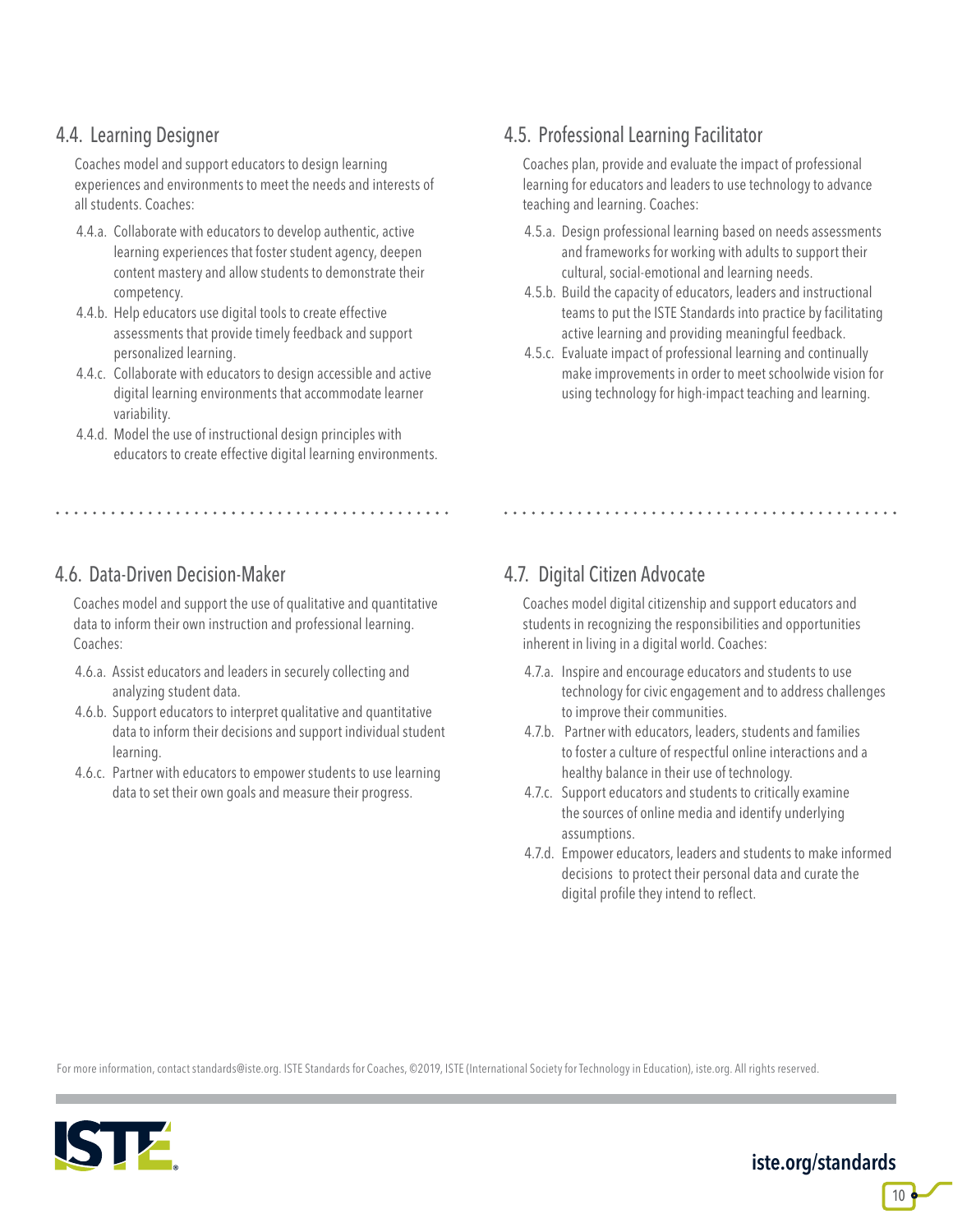### <span id="page-10-0"></span>COMPUTATIONAL THINKING COMPETENCIES FOR EDUCATORS

Leaders and educators around the world have the enormous responsibility of preparing all students for success in a future where computing power underpins every aspect of the systems we encounter in our daily lives. Ensuring that every student understands and is able to harness the power of computing to improve their success in their personal, academic or professional lives is an ambitious goal. The ISTE Standards: Computational Thinking Competencies for Educators is intended to help all educators contribute to making that goal a reality.

Similarly to how technology is used by educators to deepen content area learning while building digital learning skills, teachers can integrate CT practices in their instruction to introduce computational ideas. This will enhance student content knowledge and build confidence and competence

#### 5.1. Computational Thinking (Learner)

Educators continually improve their practice by developing an understanding of computational thinking and its application as a cross-curricular skill. Educators develop a working knowledge of core components of computational thinking: such as decomposition; gathering and analyzing data; abstraction; algorithm design; and how computing impacts people and society. Educators:

- 5.1.a. Set professional learning goals to explore and apply teaching strategies for integrating CT practices into learning activities in ways that enhance student learning of both the academic discipline and CS concepts.
- 5.1.b. Learn to recognize where and how computation can be used to enrich data or content to solve discipline-specific problems and be able to connect these opportunities to foundational CT practices and CS concepts.
- 5.1.c. Leverage CT and CS experts, resources and professional learning networks to continuously improve practice integrating CT across content areas.
- 5.1.d. Develop resilience and perseverance when approaching CS and CT learning experiences, build comfort with ambiguity and open-ended problems, and see failure as an opportunity to learn and innovate.
- 5.1.e. Recognize how computing and society interact to create opportunities, inequities, responsibilities and threats for individuals and organizations.

in CT. By integrating computational thinking into the classroom, educators can support students to develop problem-solving and critical-thinking skills, and empower them for success as CS learners and computational thinkers.

This document is not a one-size-fits-all list of expectations, but a recognition that competencies present different opportunities for growth and goal-setting for educators. Educators are doing powerful work to integrate CT across other disciplines to enable students to learn, use and apply CS concepts and CT practices across different contexts. ISTE seeks to help educators recognize where this work is already happening, identify opportunities to make these connections more explicit, and develop new ways to deepen student learning in CS, using computational thinking to drive that work.

#### 5.2. Equity Leader (Leader)

All students and educators have the ability to be computational thinkers and CS learners. Educators proactively counter stereotypes that exclude students from opportunities to excel in computing and foster an inclusive and diverse classroom culture that incorporates and values unique perspectives; builds student self-efficacy and confidence around computing; addresses varying needs and strengths; and addresses bias in interactions, design and development methods. Educators:

- 5.2.a. Nurture a confident, competent and positive identity around computing for every student.
- 5.2.b. Construct and implement culturally relevant learning activities that address a diverse range of ethical, social and cultural perspectives on computing and highlight computing achievements from diverse role models and teams.
- 5.2.c. Choose teaching approaches that help to foster an inclusive computing culture, avoid stereotype threat and equitably engage all students.
- 5.2.d. Assess and manage classroom culture to drive equitable student participation, address exclusionary dynamics and counter implicit bias.
- 5.2.e. Communicate with students, parents and leaders about the impacts of computing in our world and across diverse roles and professional life, and why these skills are essential for all students.

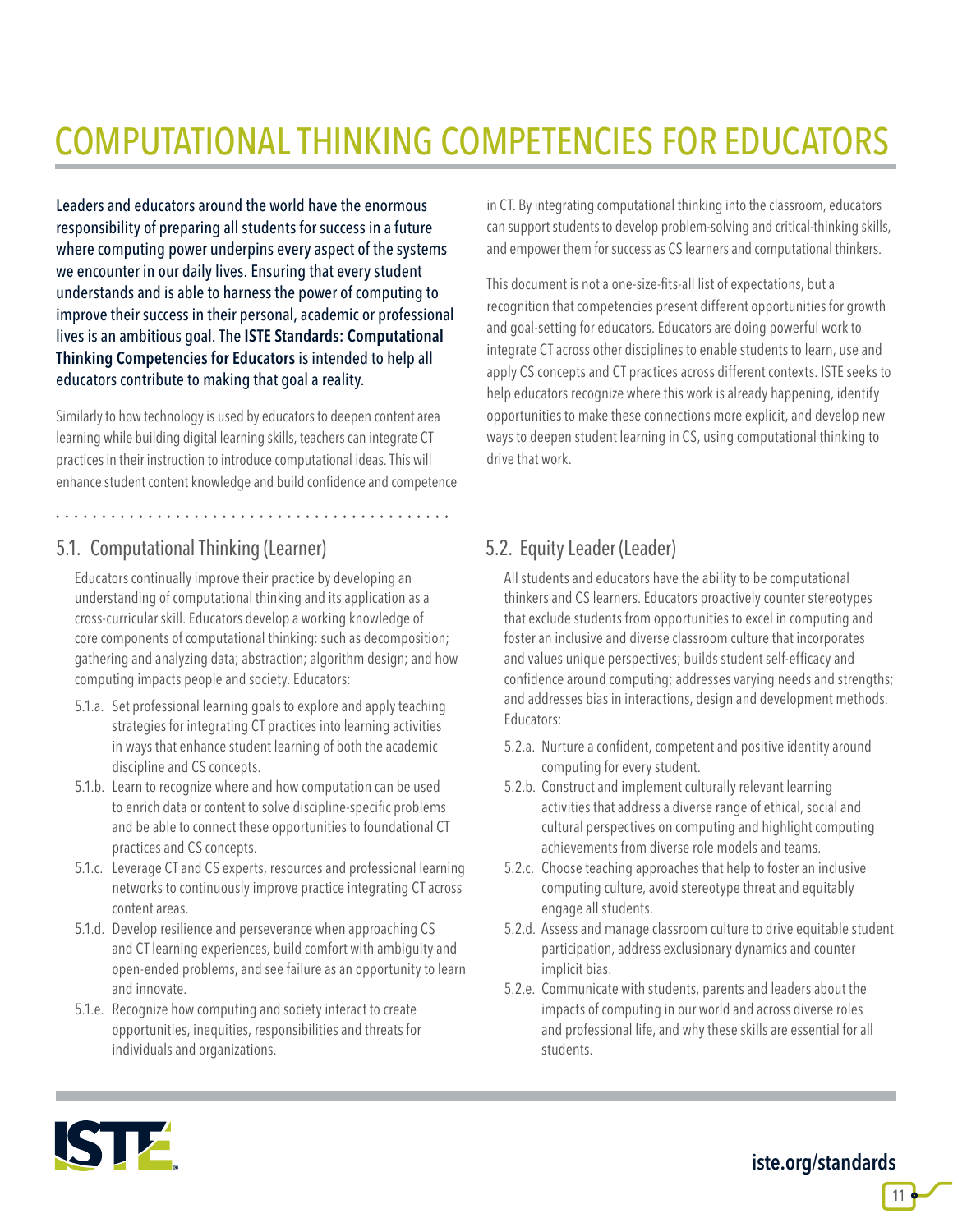### 5.3. Collaborating Around Computing (Collaborator)

Effective collaboration around computing requires educators to incorporate diverse perspectives and unique skills when developing student learning opportunities, and recognize that collaboration skills must be explicitly taught in order to lead to better outcomes than individuals working independently. Educators work together to select tools and design activities and environments that facilitate these collaborations and outcomes. Educators:

- 5.3.a. Model and learn with students how to formulate computational solutions to problems and how to give and receive actionable feedback.
- 5.3.b. Apply effective teaching strategies to support student collaboration around computing, including pair programming, working in varying team roles, equitable workload distribution and project management.
- 5.3.c. Plan collaboratively with other educators to create learning activities that cross disciplines to strengthen student understanding of CT and CS concepts and transfer application of knowledge in new contexts.

#### 5.4. Creativity & Design (Designer)

Computational thinking skills can empower students to create computational artifacts that allow for personal expression. Educators recognize that design and creativity can encourage a growth mindset and work to create meaningful CS learning experiences and environments that inspire students to build their skills and confidence around computing in ways that reflect their interests and experiences. Educators:

- 5.4.a. Design CT activities where data can be obtained, analyzed and represented to support problem-solving and learning in other content areas.
- 5.4.b. Design authentic learning activities that ask students to leverage a design process to solve problems with awareness of technical and human constraints and defend their design choices.
- 5.4.c. Guide students on the importance of diverse perspectives and human-centered design in developing computational artifacts with broad accessibility and usability.
- 5.4.d. Create CS and CT learning environments that value and encourage varied viewpoints, student agency, creativity, engagement, joy and fun.

5.5. Integrating Computational Thinking (Facilitator)

Educators facilitate learning by integrating computational thinking practices into the classroom. Since computational thinking is a foundational skill, educators develop every student's ability to recognize opportunities to apply computational thinking in their environment. Educators:

- 5.5.a. Evaluate and use CS and CT curricula, resources and tools that account for learner variability to meet the needs of all students.
- 5.5.b. Empower students to select personally meaningful computational projects.
- 5.5.c. Use a variety of instructional approaches to help students frame problems in ways that can be represented as computational steps or algorithms to be performed by a computer.
- 5.5.d. Establish criteria for evaluating CT practices and content learning that use a variety of formative and alternative assessments to enable students to demonstrate their understanding of age-appropriate CS and CT vocabulary, practices and concepts.

For more information, contact [standards@iste.org](mailto:standards@iste.org). ISTE Standards for Educators: Computational Thinking Competencies, ©2018, ISTE® (International Society for Technology in Education), [iste.org](http://iste.org). All rights reserved.



#### [iste.org/standards](http://iste.org/standards)